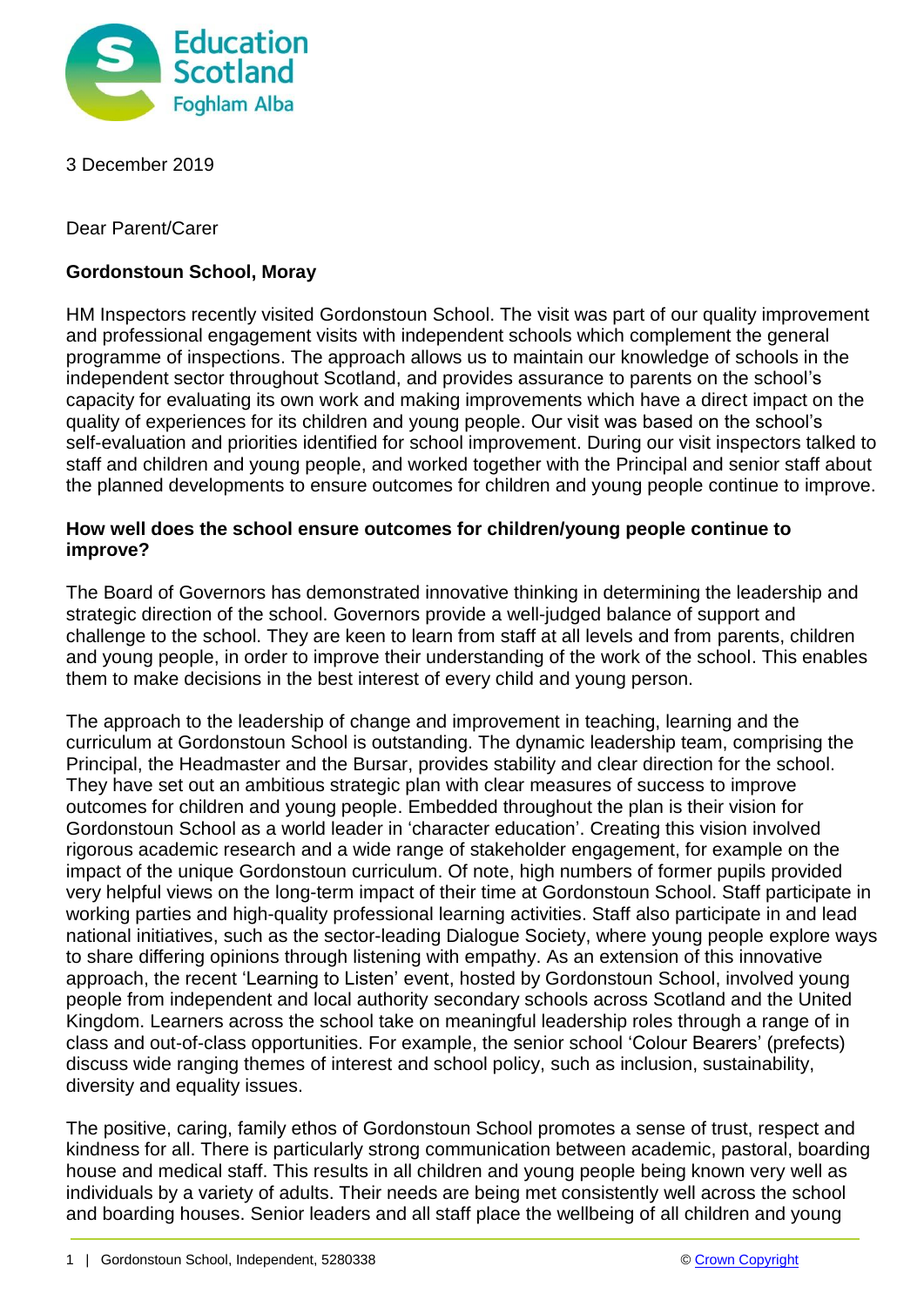

people at the centre of the life and work of the school and boarding houses. The comprehensive systems, policies and procedures to keep the school community safe are monitored rigorously by pastoral leaders and are a model of best practice; and result in sector-leading pastoral care which nurtures and supports each individual. This includes the school's development over many years of an innovative electronic system to track and monitor any health and wellbeing or learning needs children and young people may have.

Across the school, rigorous approaches to self-evaluation ensure that key improvement priorities are actioned by staff and closely monitored by leaders. Self-evaluation processes include regular surveys, pupil participation groups, staff reviews, departmental reviews and a strong focus on professional reflection and learning. By carrying out a regular programme of classroom visits and tracking and monitoring data, such as examination results and ongoing assessments, school leaders gather clear evidence of the impact of improvements. Recent improvement priorities have included learning and teaching and in the comprehensive curriculum review. The school's own analysis of stakeholders' views is thorough and informs next steps throughout the change process. The school plans to strengthen parental partnerships further, including for those living overseas, through developing a family engagement strategy.

In recent years, teachers have strengthened further their understanding of effective learning and teaching approaches through the school's dedicated approach to professional learning. All staff are aware of the importance of creating a supportive climate for learning, in classes and across the life of the school. They benefit from a wide range of approaches to share good practice and learn from each other and children and young people. For example, at a recent training event led by young people, staff explored ways to improve the learning and teaching methods for children and young people for whom English is an additional language. As a result of the school's continuous focus on improving pedagogy, there are many examples of very high quality teaching. Across the junior and senior schools, almost all children and young people are engaged and motivated to learn. Relationships are positive, with learners of all ages working very well individually and in small groups. They are motivated, eager to learn and very proud of their school. Children and young people with barriers to learning benefit from very well planned targeted support. In class lessons, the learning needs of most children and young people are taken into account during planned learning. Most teachers give relevant feedback and use praise well to support learning. Overall, the pace of lessons is appropriately brisk. In highly effective lessons, teachers and learners use digital technologies well. Senior leaders have identified the further development of digital technology to support learning as an area for improvement. Most teachers use questioning effectively and encourage learners to engage fully in their learning.

In the junior school, the latest attainment data for June 2019 shows that almost all children make good progress in literacy and numeracy, with a few exceeding national expectations. Teachers make well-judged use of a range of assessment information to inform highly personalised learning programmes for children and young people. In the senior school, staff have a relentless drive to ensure that each young person achieves their full potential. Performance in national qualifications is an important strength of the school, with young people achieving very well at both GCSE and A level in 2018-2019. From data provided by the school, almost all young people leaving school in 2018-2019 moved successfully into employment, higher education or training. Across the junior and senior schools, leaders are aware of the need to continue to raise attainment further. Promoted staff plan to put in place a more rigorous whole-school tracking system. This will help to enable staff to ensure that all children and young people are appropriately challenged in their learning, as they move through the school.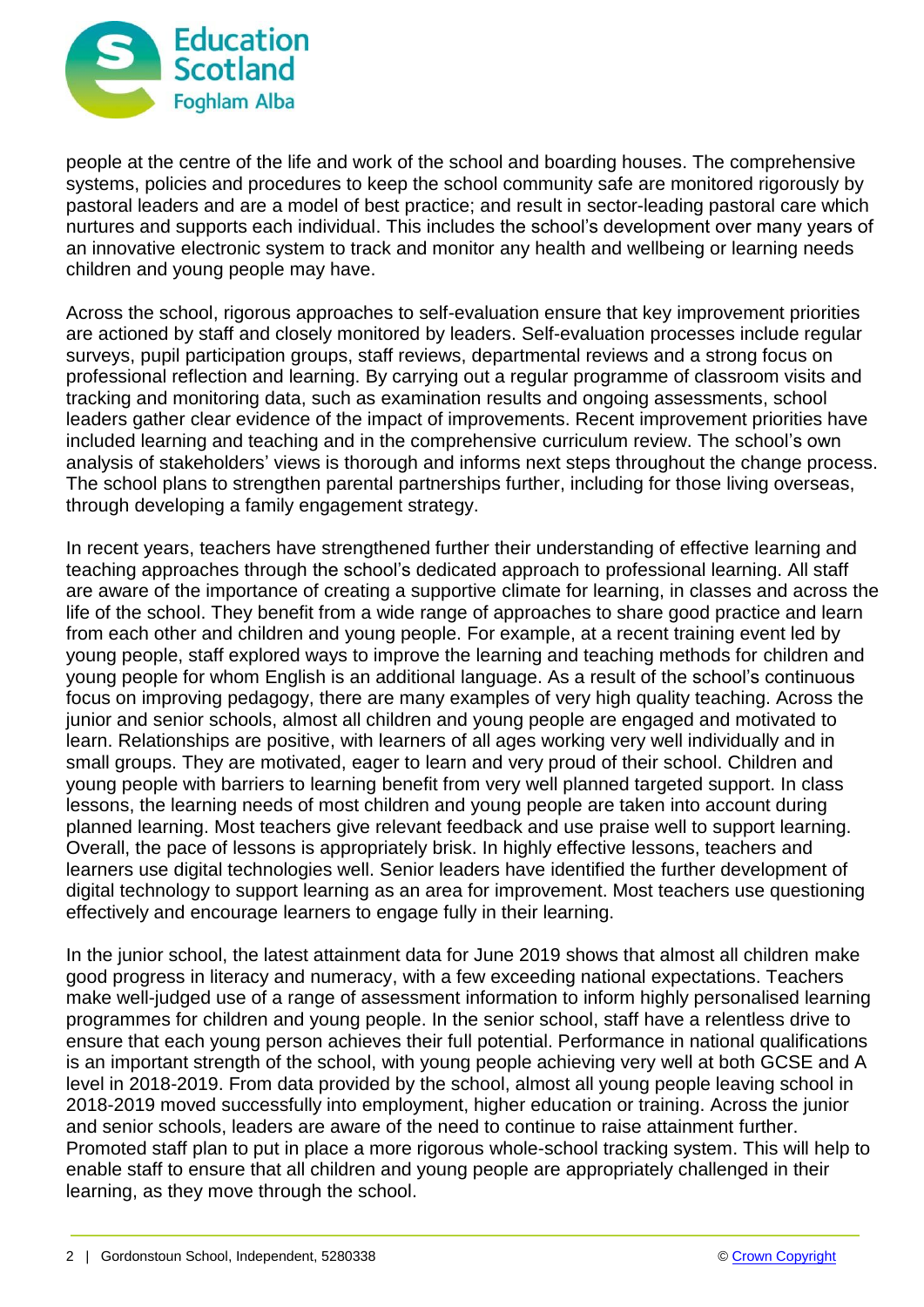

The extensive range of opportunities for personal achievements in the senior school, as part of the Gordonstoun broader curriculum, is outstanding. The Gordonstoun Diploma records young people's achievements for commitment and approach in four areas: academic learning; outdoor learning; arts, culture and sport; and citizenship and service. Taken together, this reflects very well the ethos of the 'character education' of Gordonstoun School. In the senior phase, all young people are provided with worthwhile, real-life leadership opportunities through the 'services'. They gain qualifications in coaching and refereeing, first aid and lifeguarding. The community of Moray benefits from young people participating in and leading the local fire service, coastguard and mountain rescue teams, as well as conservation and community projects. All young people participate in sail training and seamanship at Gordonstoun School. Many young people also participate in drama, dance and musical productions. Most senior young people take part in an international service project. They work in teams, under challenging conditions, with local communities in countries such as Thailand, Kenya and Romania. Exchange visits to countries such as South Africa and Peru provide young people with a forum to share a commitment to personal development and responsibility with young people from across the world. All children and young people speak positively and enthusiastically about the extensive range of opportunities available to them at the school, particularly the wide-ranging out-of-class learning experiences. The school guides them "towards being leaders" and staff plan learning that develops learners' confidence, resilience and positive attitudes to all school life. From the junior school onwards, all children and young people participate in expeditions such as canoeing through the Great Glen and at Cape Wrath. They develop important skills for learning, life and work through projects including debating, photography and mountain biking. Staff should continue to develop this work to offer regular leadership roles for children in the junior school and lower secondary stages.

There is clear evidence of the positive impact of self-evaluation, which is demonstrated through the school's many successes and achievements. This includes positive examples in attainment over time and the successful placing of learners in high-quality destinations at the end of their time at the school. Young people express very well how they evaluate their work and what they need to do to improve. The impact from this is demonstrated well in the quality of their practical and written work. Embedded within the school's departmental improvement plans is the whole school approach to improving learning and teaching. Successful implementation of these plans will continue to improve outcomes for children and young people. A next step is for senior leaders to continue to make the most of the all-through school community in order to make the most of the strengths and talents of the staff team. Staffs' participation and leadership on whole-school working groups will provide opportunities for both the junior and senior school teams to share good practice and learn from each other.